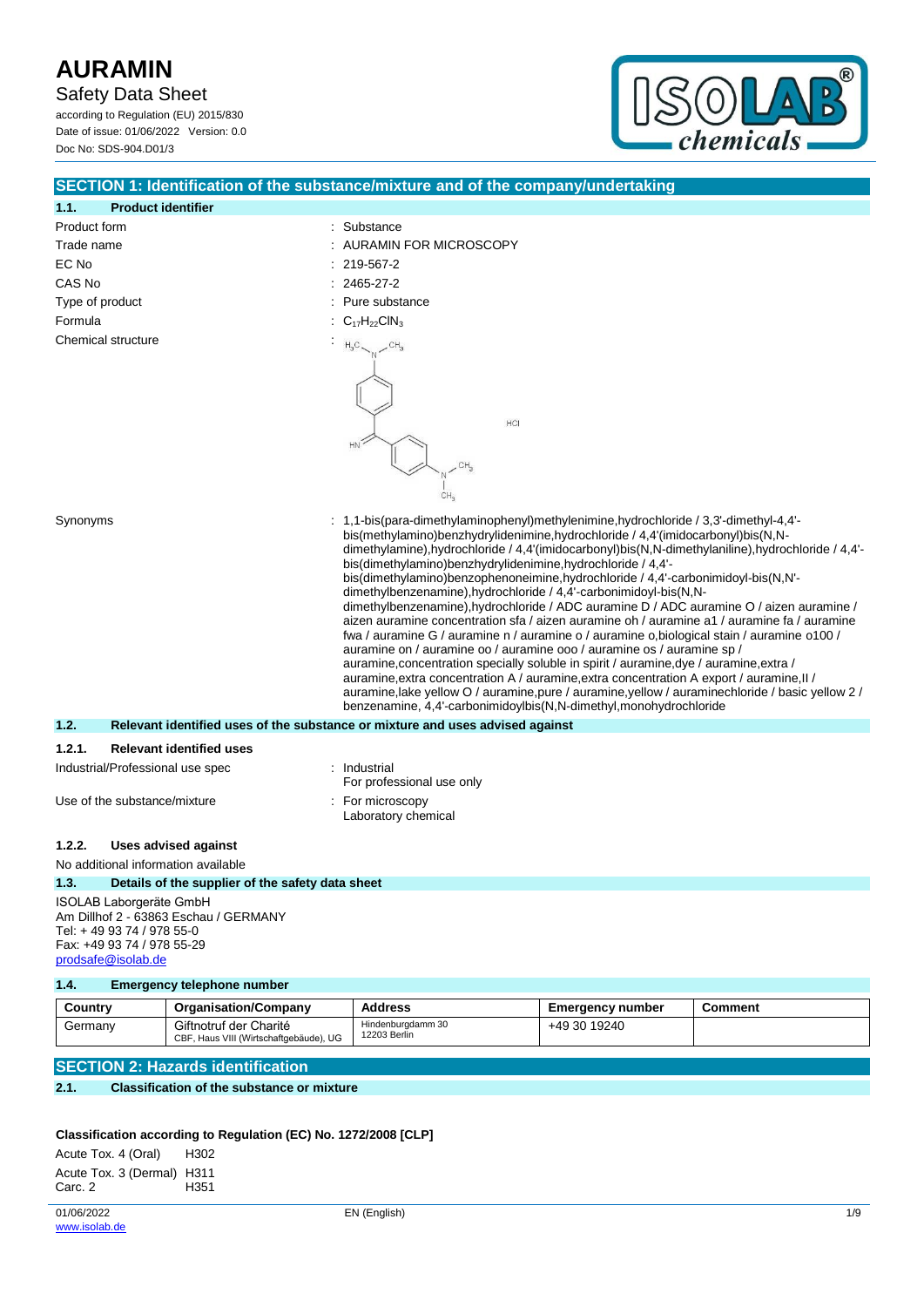Safety Data Sheet

according to Regulation (EU) 2015/830 Date of issue: 01/06/2022 Version: 0.0 Doc No: SDS-904.D01/3



Full text of hazard classes and H-statements : see section 16

**Adverse physicochemical, human health and environmental effects** Suspected of causing cancer. Toxic in contact with skin. Harmful if swallowed.



Labelling according to Regulation (EC) No. 1272/2008 [CLP] Hazard pictograms (CLP) : GHS06 GHS08 Signal word (CLP) in the state of the Signal word (CLP) in the state of the state of the Signal state of the S Hazard statements (CLP)  $\qquad \qquad$ : H302 - Harmful if swallowed H311 - Toxic in contact with skin H351 - Suspected of causing cancer. Precautionary statements (CLP) : P361 - Remove immediately all contaminated clothing P363 - Wash contaminated clothing before reuse. P264 - Wash hands, forearms and face thoroughly after handling P270 - Do not eat, drink or smoke when using this product P280 - Wear eye protection, face protection P301+P312 - IF SWALLOWED: Call a POISON CENTER or doctor if you feel unwell P302+P352 - IF ON SKIN : Wash with plenty of soap and water. P405 - Store locked up. P501 - Dispose of this material and its container to hazardous or special waste collection point, in accordance with local, regional, national and/or international regulation.

#### **2.3. Other hazards**

This substance/mixture does not meet the PBT criteria of REACH regulation, annex XIII This substance/mixture does not meet the vPvB criteria of REACH regulation, annex XIII

#### **SECTION 3: Composition/information on ingredients**

| 3.1.<br><b>Substances</b> |                                         |     |
|---------------------------|-----------------------------------------|-----|
| Name                      | <b>Product identifier</b>               | %   |
| <b>AURAMIN</b>            | (CAS No) 2465-27-2<br>(EC No) 219-567-2 | 100 |

Full text of H-statements: see section 16

### **3.2. Mixtures**

Not applicable

| <b>SECTION 4: First aid measures</b>                                |                                                                                                                                                                                                                                                                                                                                                                                                                                                                                                                                                                              |  |  |  |
|---------------------------------------------------------------------|------------------------------------------------------------------------------------------------------------------------------------------------------------------------------------------------------------------------------------------------------------------------------------------------------------------------------------------------------------------------------------------------------------------------------------------------------------------------------------------------------------------------------------------------------------------------------|--|--|--|
| 4.1.<br>Description of first aid measures                           |                                                                                                                                                                                                                                                                                                                                                                                                                                                                                                                                                                              |  |  |  |
| First-aid measures general                                          | : Check the vital functions. Unconscious: maintain adequate airway and respiration. Respiratory<br>arrest: artificial respiration or oxygen. Cardiac arrest: perform resuscitation. Victim conscious<br>with laboured breathing: half-seated. Victim in shock: on his back with legs slightly raised.<br>Vomiting: prevent asphyxia/aspiration pneumonia. Prevent cooling by covering the victim (no<br>warming up). Keep watching the victim. Give psychological aid. Keep the victim calm, avoid<br>physical strain. Depending on the victim's condition: doctor/hospital. |  |  |  |
| First-aid measures after inhalation                                 | : Remove the victim into fresh air. Respiratory problems: consult a doctor/medical service.                                                                                                                                                                                                                                                                                                                                                                                                                                                                                  |  |  |  |
| First-aid measures after skin contact                               | : Rinse with water. Do not apply (chemical) neutralizing agents. Remove clothing before<br>washing. Take victim to a doctor if irritation persists.                                                                                                                                                                                                                                                                                                                                                                                                                          |  |  |  |
| First-aid measures after eye contact                                | : Rinse immediately with plenty of water. Do not apply neutralizing agents. Take victim to an<br>ophthalmologist if irritation persists.                                                                                                                                                                                                                                                                                                                                                                                                                                     |  |  |  |
| First-aid measures after ingestion                                  | : Rinse mouth with water. Give nothing to drink. Call Poison Information Centre<br>(www.big.be/antigif.htm). Consult a doctor/medical service if you feel unwell. Take the<br>container/vomit to the doctor/hospital. Ingestion of large quantities: immediately to hospital.                                                                                                                                                                                                                                                                                                |  |  |  |
| 4.2.<br>Most important symptoms and effects, both acute and delayed |                                                                                                                                                                                                                                                                                                                                                                                                                                                                                                                                                                              |  |  |  |
| Symptoms/injuries after eye contact                                 | : Irritation of the eye tissue.                                                                                                                                                                                                                                                                                                                                                                                                                                                                                                                                              |  |  |  |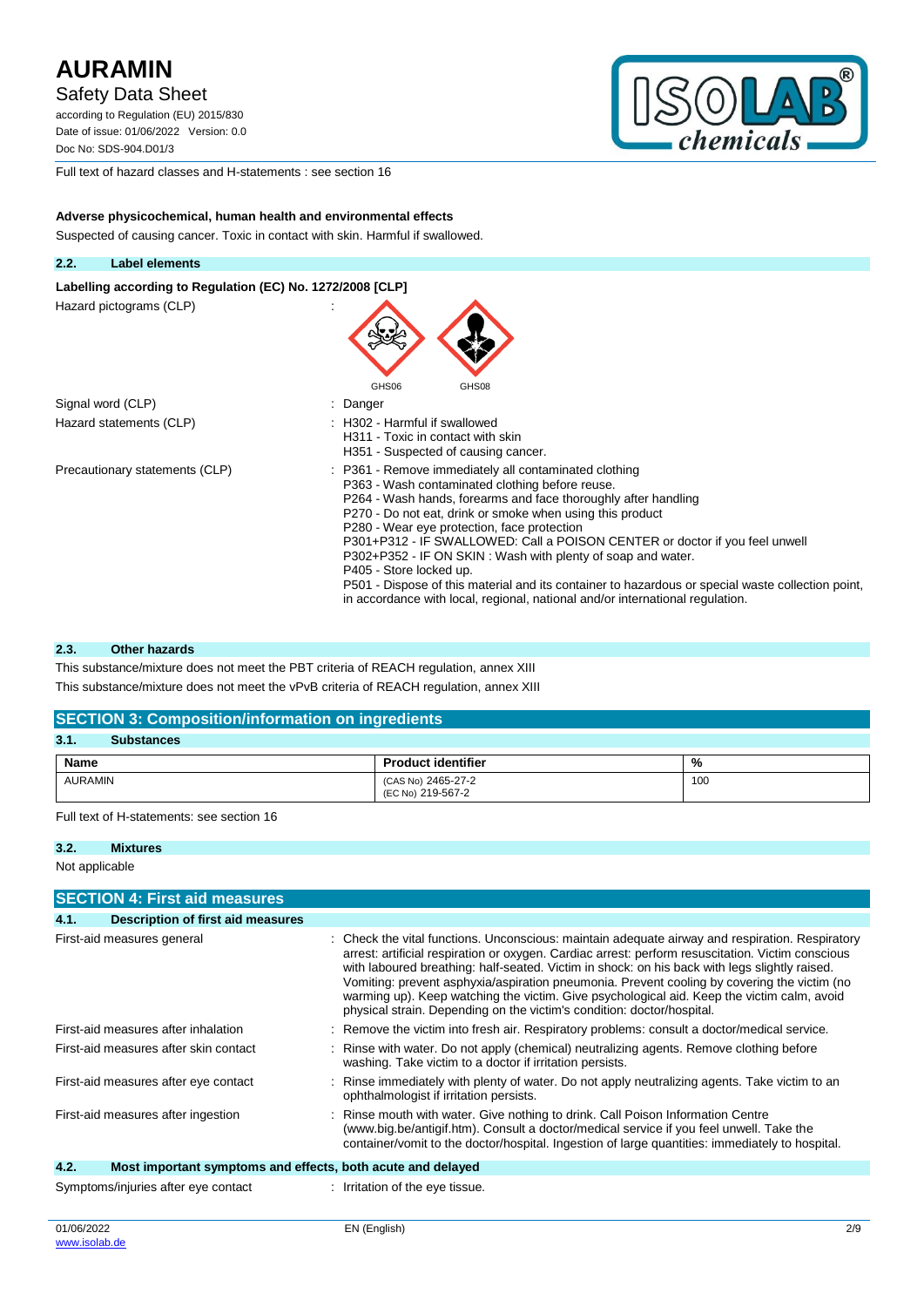Safety Data Sheet

according to Regulation (EU) 2015/830 Date of issue: 01/06/2022 Version: 0.0 Doc No: SDS-904.D01/3



### **4.3. Indication of any immediate medical attention and special treatment needed**

Treat symptomatically.

| <b>SECTION 5: Fire-fighting measures</b>                       |                                                                                                                                                                                                                                                                                                 |
|----------------------------------------------------------------|-------------------------------------------------------------------------------------------------------------------------------------------------------------------------------------------------------------------------------------------------------------------------------------------------|
| 5.1.<br><b>Extinguishing media</b>                             |                                                                                                                                                                                                                                                                                                 |
| Suitable extinguishing media                                   | : Water spray. Alcohol-resistant foam. Polymer foam. ABC powder. Carbon dioxide.                                                                                                                                                                                                                |
| Unsuitable extinguishing media                                 | : No unsuitable extinguishing media known.                                                                                                                                                                                                                                                      |
| 5.2.                                                           | Special hazards arising from the substance or mixture                                                                                                                                                                                                                                           |
| Fire hazard                                                    | : DIRECT FIRE HAZARD. No data available on direct fire hazard. INDIRECT FIRE HAZARD. No                                                                                                                                                                                                         |
|                                                                | data available on indirect fire hazard.                                                                                                                                                                                                                                                         |
| <b>Explosion hazard</b>                                        | DIRECT EXPLOSION HAZARD. No data available on direct explosion hazard. INDIRECT<br>EXPLOSION HAZARD. No data available on indirect explosion hazard.                                                                                                                                            |
| Hazardous decomposition products in case of<br>fire            | : Toxic fumes may be released.                                                                                                                                                                                                                                                                  |
| 5.3.<br><b>Advice for firefighters</b>                         |                                                                                                                                                                                                                                                                                                 |
| Precautionary measures fire                                    | : Exposure to fire/heat: keep upwind. Exposure to fire/heat: consider evacuation. Exposure to                                                                                                                                                                                                   |
|                                                                | fire/heat: have neighbourhood close doors and windows.                                                                                                                                                                                                                                          |
| Firefighting instructions                                      | Dilute toxic gases with water spray. Take account of toxic fire-fighting water. Use water<br>moderately and if possible collect or contain it.                                                                                                                                                  |
| Protection during firefighting                                 | Heat/fire exposure: compressed air/oxygen apparatus.                                                                                                                                                                                                                                            |
| <b>SECTION 6: Accidental release measures</b>                  |                                                                                                                                                                                                                                                                                                 |
| 6.1.                                                           | Personal precautions, protective equipment and emergency procedures                                                                                                                                                                                                                             |
| 6.1.1.                                                         |                                                                                                                                                                                                                                                                                                 |
| For non-emergency personnel                                    | : Gloves. Protective clothing. Dust cloud production: compressed air/oxygen apparatus.                                                                                                                                                                                                          |
| Protective equipment<br><b>Emergency procedures</b>            | Mark the danger area. Prevent dust cloud formation. No naked flames. Wash contaminated                                                                                                                                                                                                          |
|                                                                | clothes.                                                                                                                                                                                                                                                                                        |
| Measures in case of dust release                               | In case of dust production: keep upwind. Dust production: have neighbourhood close doors and<br>windows.                                                                                                                                                                                        |
| 6.1.2.<br>For emergency responders                             |                                                                                                                                                                                                                                                                                                 |
| Protective equipment                                           | Do not attempt to take action without suitable protective equipment. For further information                                                                                                                                                                                                    |
|                                                                | refer to section 8: "Exposure controls/personal protection".                                                                                                                                                                                                                                    |
| 6.2.<br><b>Environmental precautions</b>                       |                                                                                                                                                                                                                                                                                                 |
| Prevent soil and water pollution. Prevent spreading in sewers. |                                                                                                                                                                                                                                                                                                 |
| 6.3.                                                           | Methods and material for containment and cleaning up                                                                                                                                                                                                                                            |
| For containment                                                | : Contain released substance, pump into suitable containers. Plug the leak, cut off the supply.                                                                                                                                                                                                 |
|                                                                | Dam up the solid spill. Knock down/dilute dust cloud with water spray.                                                                                                                                                                                                                          |
| Methods for cleaning up                                        | Stop dust cloud by covering with sand/earth. Scoop solid spill into closing containers. Carefully<br>collect the spill/leftovers. Take collected spill to manufacturer/competent authority. Clean<br>contaminated surfaces with an excess of water. Wash clothing and equipment after handling. |
| Other information                                              | Dispose of materials or solid residues at an authorized site.                                                                                                                                                                                                                                   |
| 6.4.<br><b>Reference to other sections</b>                     |                                                                                                                                                                                                                                                                                                 |
| For further information refer to section 13.                   |                                                                                                                                                                                                                                                                                                 |
| <b>SECTION 7: Handling and storage</b>                         |                                                                                                                                                                                                                                                                                                 |
| <b>Precautions for safe handling</b><br>7.1.                   |                                                                                                                                                                                                                                                                                                 |
| Precautions for safe handling                                  | : Comply with the legal requirements. Remove contaminated clothing immediately. Clean                                                                                                                                                                                                           |
|                                                                | contaminated clothing. Do not discharge the waste into the drain. Avoid raising dust. Keep<br>away from naked flames/heat. Observe strict hygiene. Keep container tightly closed. Measure<br>the concentration in the air regularly. Carry operations in the open/under local                   |
| Hygiene measures                                               | exhaust/ventilation or with respiratory protection.<br>: Wash contaminated clothing before reuse. Do not eat, drink or smoke when using this product.                                                                                                                                           |
|                                                                | Always wash hands after handling the product.                                                                                                                                                                                                                                                   |
| 7.2.                                                           | Conditions for safe storage, including any incompatibilities                                                                                                                                                                                                                                    |
| Storage conditions                                             | : Store locked up. Store in a well-ventilated place. Keep cool.                                                                                                                                                                                                                                 |
| Heat and ignition sources                                      | : KEEP SUBSTANCE AWAY FROM: heat sources.                                                                                                                                                                                                                                                       |
| Information on mixed storage                                   | : KEEP SUBSTANCE AWAY FROM: oxidizing agents.                                                                                                                                                                                                                                                   |
| Storage area                                                   | : Keep locked up. Unauthorized persons are not admitted. Meet the legal requirements.                                                                                                                                                                                                           |
| 01/06/2022                                                     | EN (English)<br>3/9                                                                                                                                                                                                                                                                             |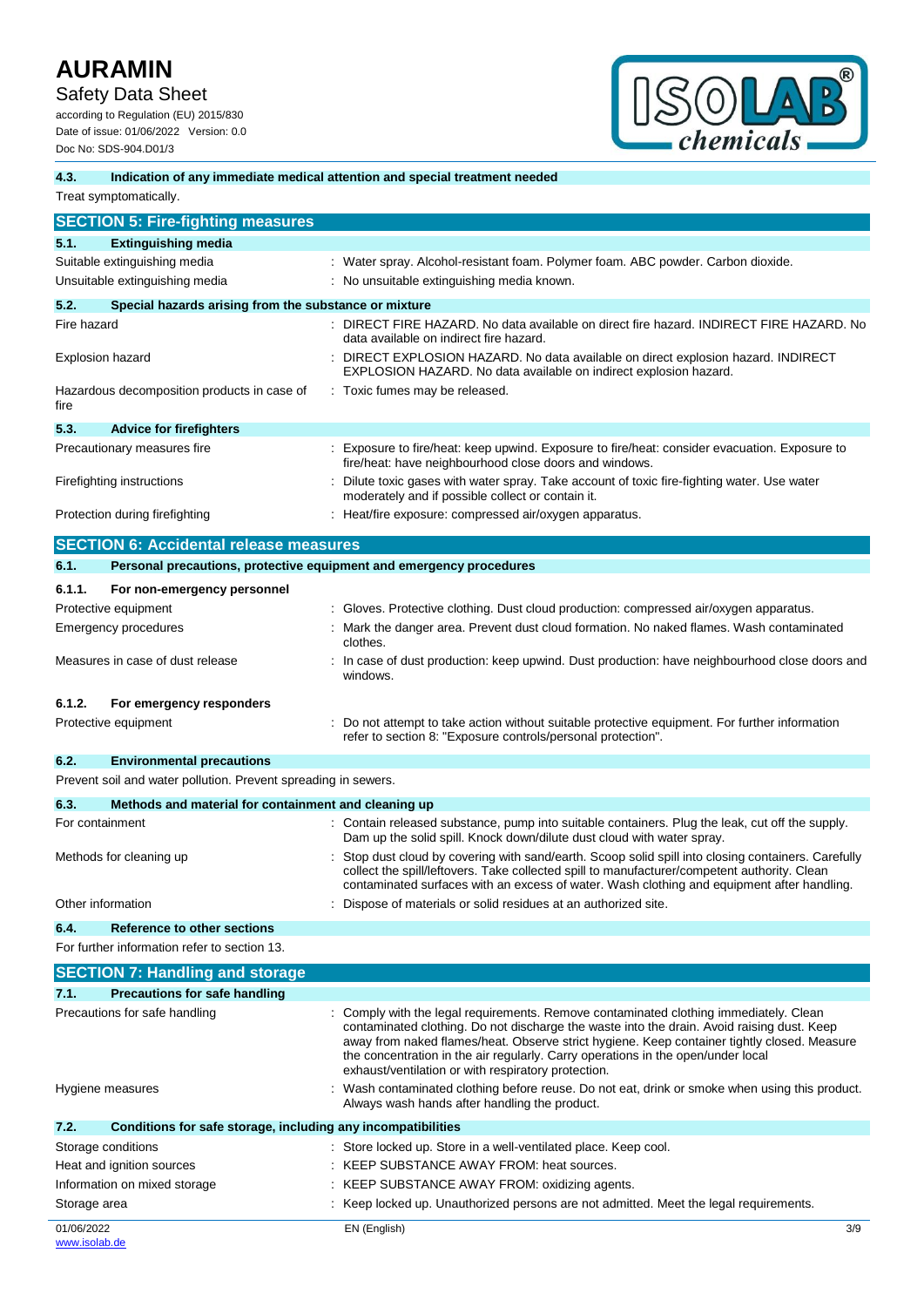## Safety Data Sheet

according to Regulation (EU) 2015/830 Date of issue: 01/06/2022 Version: 0.0 Doc No: SDS-904.D01/3



Special rules on packaging : SPECIAL REQUIREMENTS: closing. correctly labelled. meet the legal requirements. Secure fragile packagings in solid containers.

Packaging materials **intercal teams of the SUITABLE MATERIAL:** No data available. MATERIAL TO AVOID: No data available.

### **7.3. Specific end use(s)**

No additional information available

### **SECTION 8: Exposure controls/personal protection**

### **8.1. Control parameters**

| <b>AURAMIN (2465-27-2)</b> |                                           |                                                  |  |  |
|----------------------------|-------------------------------------------|--------------------------------------------------|--|--|
| Austria                    | Local name                                | Auramin und seine Salze z.B. Auraminhydrochlorid |  |  |
| Austria                    | $MAK$ (ma/m <sup>3</sup> )                | $0.08$ ma/m <sup>3</sup>                         |  |  |
| Austria                    | MAK Short time value (mg/m <sup>3</sup> ) | $0.32 \text{ ma/m}^3$                            |  |  |
| Austria                    | Remark (AT)                               | п                                                |  |  |

### **8.2. Exposure controls**

**Appropriate engineering controls:**

Ensure good ventilation of the work station.

#### **Materials for protective clothing:**

GIVE EXCELLENT RESISTANCE: No data available. GIVE GOOD RESISTANCE: No data available. GIVE LESS RESISTANCE: No data available. GIVE POOR RESISTANCE: No data available

#### **Hand protection:**

Gloves

| Type              | <b>Material</b>      | Permeation                        | Thickness (mm) | <b>Penetration</b> | Standard      |
|-------------------|----------------------|-----------------------------------|----------------|--------------------|---------------|
| Disposable gloves | Nitrile rubber (NBR) | 6/5<br>· 480 minutes <sup>)</sup> | mm             |                    | <b>EN 374</b> |

#### **Eye protection:**

Safety glasses. In case of dust production: protective goggles

| Type                        | <b>Use</b> | <b>Characteristics</b> | Standard      |
|-----------------------------|------------|------------------------|---------------|
| Face shield, Safety glasses | Dust       |                        | <b>EN 166</b> |

#### **Skin and body protection:**

Protective clothing

### **Respiratory protection:**

Dust production: dust mask with filter type P3. High dust production: self-contained breathing apparatus

| Device    | Filter type | <b>Condition</b> | <b>Standard</b> |
|-----------|-------------|------------------|-----------------|
| Dust mask | Type P3     | Dust protection  | <b>EN 143</b>   |



### **Environmental exposure controls:**

Avoid release to the environment.

| <b>SECTION 9: Physical and chemical properties</b>            |                               |  |  |  |
|---------------------------------------------------------------|-------------------------------|--|--|--|
| 9.1.<br>Information on basic physical and chemical properties |                               |  |  |  |
| Physical state                                                | : Solid                       |  |  |  |
| Appearance                                                    | Yellowish solid, powder.      |  |  |  |
| Molecular mass                                                | $: 303.84$ g/mol              |  |  |  |
| Colour                                                        | : Yellow powder.              |  |  |  |
| Odour                                                         | : No data available on odour. |  |  |  |
| Odour threshold                                               | : No data available           |  |  |  |
|                                                               |                               |  |  |  |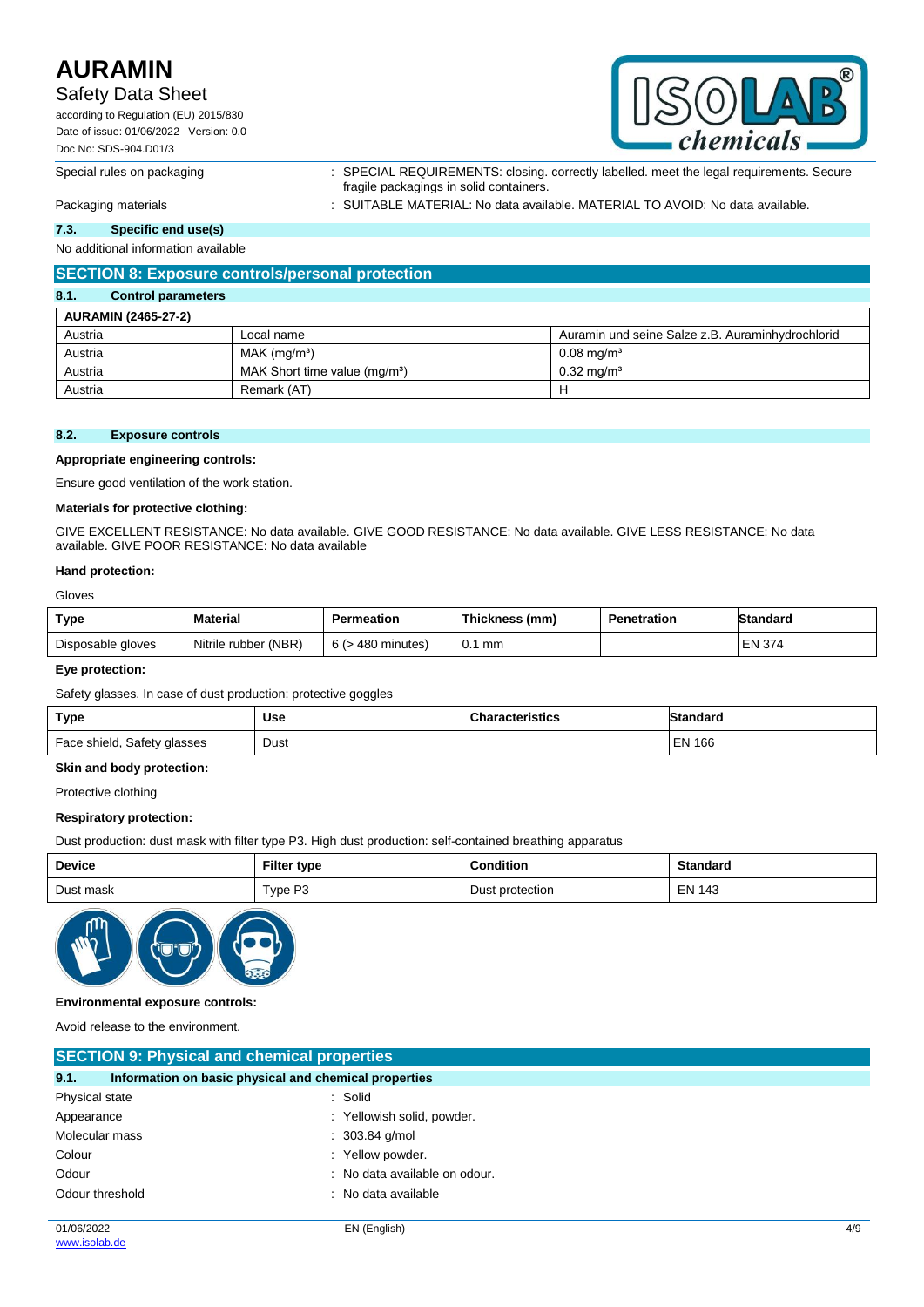# Safety Data Sheet

according to Regulation (EU) 2015/830 Date of issue: 01/06/2022 Version: 0.0 Doc No: SDS-904.D01/3



| pH                                         | : No data available                                                                               |
|--------------------------------------------|---------------------------------------------------------------------------------------------------|
| Relative evaporation rate (butylacetate=1) | : No data available                                                                               |
| Melting point                              | : $>250 °C$                                                                                       |
| Freezing point                             | Not applicable                                                                                    |
| Boiling point                              | : No data available                                                                               |
| Flash point                                | Not applicable                                                                                    |
| Auto-ignition temperature                  | : Not applicable                                                                                  |
| Decomposition temperature                  | : $>267$ °C                                                                                       |
| Flammability (solid, gas)                  | Non flammable                                                                                     |
| Vapour pressure                            | No data available                                                                                 |
| Relative vapour density at 20 °C           | No data available                                                                                 |
| Relative density                           | Not applicable                                                                                    |
| Solubility                                 | Poorly soluble in water. Soluble in ethanol. Soluble in glycerol.<br>Water: 10 g/l poorly soluble |
| Log Pow                                    | No data available                                                                                 |
| Viscosity, kinematic                       | Not applicable                                                                                    |
| Viscosity, dynamic                         | No data available                                                                                 |
| Explosive properties                       | No data available                                                                                 |
| Oxidising properties                       | No data available                                                                                 |
| <b>Explosive limits</b>                    | Not applicable                                                                                    |
| 9.2.<br><b>Other information</b>           |                                                                                                   |
| VOC content                                | $: 0\%$                                                                                           |

|       | <b>SECTION 10: Stability and reactivity</b>                                                                                              |  |  |  |
|-------|------------------------------------------------------------------------------------------------------------------------------------------|--|--|--|
| 10.1. | <b>Reactivity</b>                                                                                                                        |  |  |  |
|       | On heating/burning: release of toxic and corrosive gases/vapours (nitrous vapours, hydrogen chloride, carbon monoxide - carbon dioxide). |  |  |  |
| 10.2. | <b>Chemical stability</b>                                                                                                                |  |  |  |
|       | No data available.                                                                                                                       |  |  |  |
| 10.3. | <b>Possibility of hazardous reactions</b>                                                                                                |  |  |  |
|       | Not established.                                                                                                                         |  |  |  |
| 10.4. | <b>Conditions to avoid</b>                                                                                                               |  |  |  |
|       | Extremely high or low temperatures. Direct sunlight.                                                                                     |  |  |  |
| 10.5. | Incompatible materials                                                                                                                   |  |  |  |
|       | Strong oxidizing agents. Strong acids. Strong bases.                                                                                     |  |  |  |
| 10.6. | <b>Hazardous decomposition products</b>                                                                                                  |  |  |  |
|       | Carbon dioxide. Carbon monoxide, fume.                                                                                                   |  |  |  |
|       | <b>ISECTION 11: Toxicological information</b>                                                                                            |  |  |  |

| Information on toxicological effects<br>11.1. |                                                                   |     |
|-----------------------------------------------|-------------------------------------------------------------------|-----|
| Acute toxicity                                | : Oral: Harmful if swallowed. Dermal: Toxic in contact with skin. |     |
| <b>AURAMIN (2465-27-2)</b>                    |                                                                   |     |
| LD50 oral rat                                 | 480 mg/kg                                                         |     |
| LD50 dermal rat                               | 300 mg/kg                                                         |     |
| Skin corrosion/irritation                     | : Not classified                                                  |     |
| Serious eye damage/irritation                 | : Not classified                                                  |     |
| Respiratory or skin sensitisation             | : Not classified                                                  |     |
| Germ cell mutagenicity                        | : Not classified                                                  |     |
| Carcinogenicity                               | : Suspected of causing cancer.                                    |     |
| Reproductive toxicity                         | : Not classified                                                  |     |
| STOT-single exposure                          | : Not classified                                                  |     |
| STOT-repeated exposure                        | : Not classified                                                  |     |
| Aspiration hazard                             | Not classified                                                    |     |
| 01/06/2022                                    | EN (English)                                                      | 5/9 |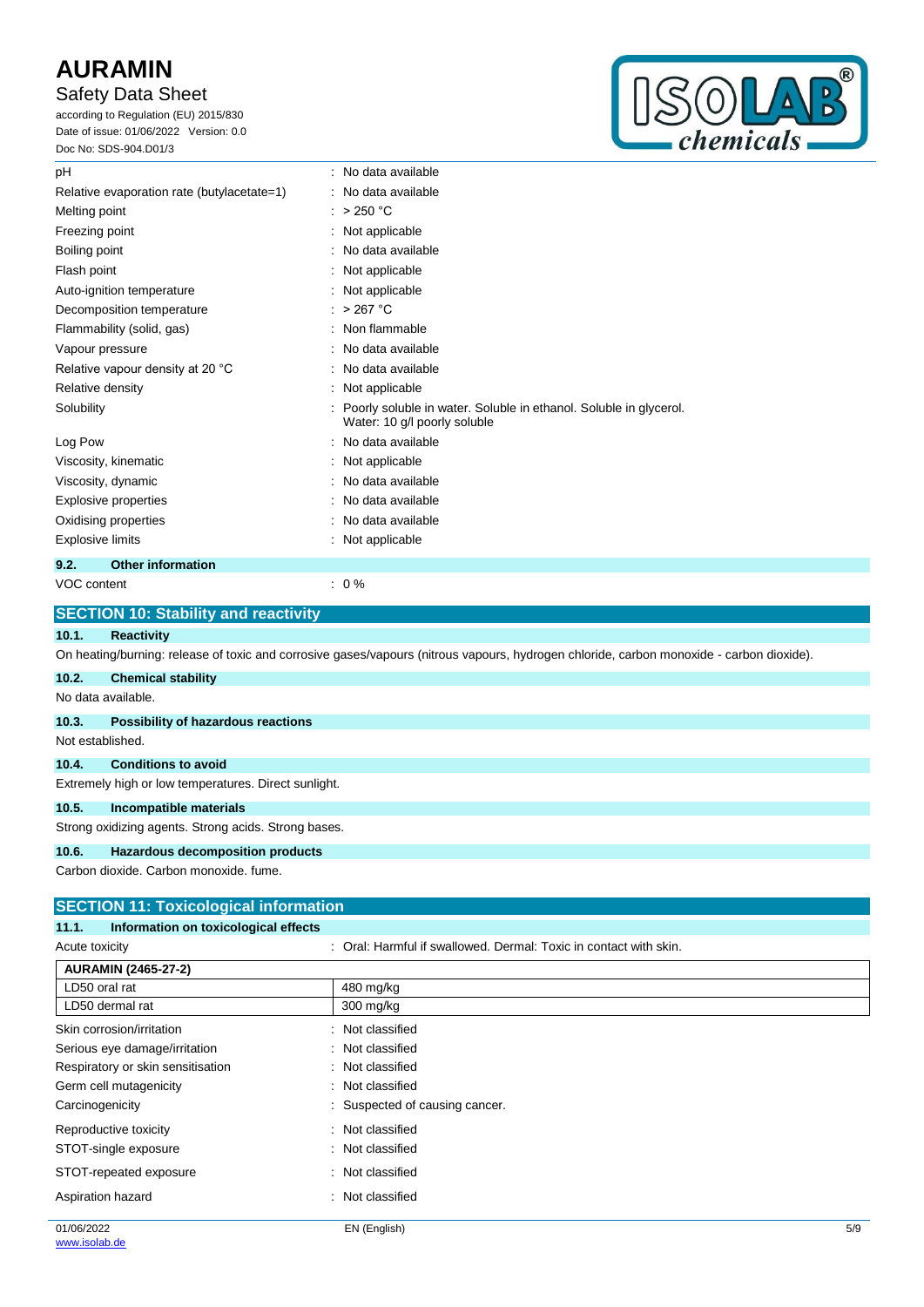# Safety Data Sheet

according to Regulation (EU) 2015/830 Date of issue: 01/06/2022 Version: 0.0 Doc No: SDS-904.D01/3



| <b>SECTION 12: Ecological information</b> |                                                                                                                            |
|-------------------------------------------|----------------------------------------------------------------------------------------------------------------------------|
| 12.1.<br><b>Toxicity</b>                  |                                                                                                                            |
| Ecology - general                         | : The product is not considered harmful to aquatic organisms nor to cause long-term adverse<br>effects in the environment. |
| Ecology - air                             | : Not classified as dangerous for the ozone layer (Regulation (EC) No 1005/2009). TA-Luft<br>Klasse 5.2.7.1.1/II.          |
| Ecology - water                           | : Severe water pollutant (surface water). No data available on ecotoxicity.                                                |

| 12.2.<br>Persistence and degradability    |                                               |  |  |
|-------------------------------------------|-----------------------------------------------|--|--|
| <b>AURAMIN (2465-27-2)</b>                |                                               |  |  |
| Persistence and degradability             | Biodegradability in water: no data available. |  |  |
| 12.3.<br><b>Bioaccumulative potential</b> |                                               |  |  |
| AUR AMIN (2465-27-2)                      |                                               |  |  |

#### **AURAMIN (2465-27-2)** Bioaccumulative potential No bioaccumulation data available.

### **12.4. Mobility in soil**

No additional information available

### **12.5. Results of PBT and vPvB assessment**

| AURAMIN (2465-27-2)                                                                    |
|----------------------------------------------------------------------------------------|
| This substance/mixture does not meet the PBT criteria of REACH regulation, annex XIII  |
| This substance/mixture does not meet the vPvB criteria of REACH regulation, annex XIII |
| 10C<br>Othar advarage offeets                                                          |

#### **12.6. Other adverse effects**

No additional information available

| <b>SECTION 13: Disposal considerations</b> |                                                                                                                                                                                                                                                                                                                                                                                                                                                                                                                                                                                                                |  |  |  |
|--------------------------------------------|----------------------------------------------------------------------------------------------------------------------------------------------------------------------------------------------------------------------------------------------------------------------------------------------------------------------------------------------------------------------------------------------------------------------------------------------------------------------------------------------------------------------------------------------------------------------------------------------------------------|--|--|--|
| Waste treatment methods<br>13.1.           |                                                                                                                                                                                                                                                                                                                                                                                                                                                                                                                                                                                                                |  |  |  |
| Waste treatment methods                    | Dispose of contents/container in accordance with licensed collector's sorting instructions.                                                                                                                                                                                                                                                                                                                                                                                                                                                                                                                    |  |  |  |
| Product/Packaging disposal recommendations | Remove waste in accordance with local and/or national regulations. Hazardous waste shall not<br>be mixed together with other waste. Different types of hazardous waste shall not be mixed<br>together if this may entail a risk of pollution or create problems for the further management of<br>the waste. Hazardous waste shall be managed responsibly. All entities that store, transport or<br>handle hazardous waste shall take the necessary measures to prevent risks of pollution or<br>damage to people or animals. Remove to an incinerator for chlorinated waste materials with<br>energy recovery. |  |  |  |
| Additional information                     | Hazardous waste according to Directive 2008/98/EC.                                                                                                                                                                                                                                                                                                                                                                                                                                                                                                                                                             |  |  |  |

# **SECTION 14: Transport information**

| In accordance with ADR / RID / IMDG / IATA / ADN          |                                                   |                                                   |                                                   |                                                   |
|-----------------------------------------------------------|---------------------------------------------------|---------------------------------------------------|---------------------------------------------------|---------------------------------------------------|
| <b>ADR</b>                                                | <b>IMDG</b>                                       | <b>IATA</b>                                       | <b>ADN</b>                                        | <b>RID</b>                                        |
| 14.1.<br><b>UN number</b>                                 |                                                   |                                                   |                                                   |                                                   |
| 2811                                                      | 2811                                              | 2811                                              | 2811                                              | 2811                                              |
| 14.2.<br>UN proper shipping name                          |                                                   |                                                   |                                                   |                                                   |
| TOXIC SOLID, ORGANIC,<br>N.O.S.                           | TOXIC SOLID, ORGANIC,<br>N.O.S.                   | Toxic solid, organic, n.o.s.                      | TOXIC SOLID, ORGANIC,<br>N.O.S.                   | TOXIC SOLID, ORGANIC,<br>N.O.S.                   |
| <b>Transport document description</b>                     |                                                   |                                                   |                                                   |                                                   |
| UN 2811 TOXIC SOLID,<br>ORGANIC, N.O.S., 6.1, III,<br>(E) | UN 2811 TOXIC SOLID,<br>ORGANIC, N.O.S., 6.1, III | UN 2811 Toxic solid,<br>organic, n.o.s., 6.1, III | UN 2811 TOXIC SOLID,<br>ORGANIC, N.O.S., 6.1, III | UN 2811 TOXIC SOLID,<br>ORGANIC, N.O.S., 6.1, III |
| 14.3.<br><b>Transport hazard class(es)</b>                |                                                   |                                                   |                                                   |                                                   |
| 6.1                                                       | 6.1                                               | 6.1                                               | 6.1                                               | 6.1                                               |
|                                                           |                                                   |                                                   |                                                   |                                                   |
| 14.4.<br><b>Packing group</b>                             |                                                   |                                                   |                                                   |                                                   |
| Ш                                                         | Ш                                                 | Ш                                                 | Ш                                                 | Ш                                                 |
| 14.5.<br><b>Environmental hazards</b>                     |                                                   |                                                   |                                                   |                                                   |
| Dangerous for the                                         | Dangerous for the                                 | Dangerous for the                                 | Dangerous for the                                 | Dangerous for the                                 |
| 01/06/2022                                                | EN (English)                                      |                                                   |                                                   | 6/9                                               |

[www.isolab.de](http://www.isolab.de/)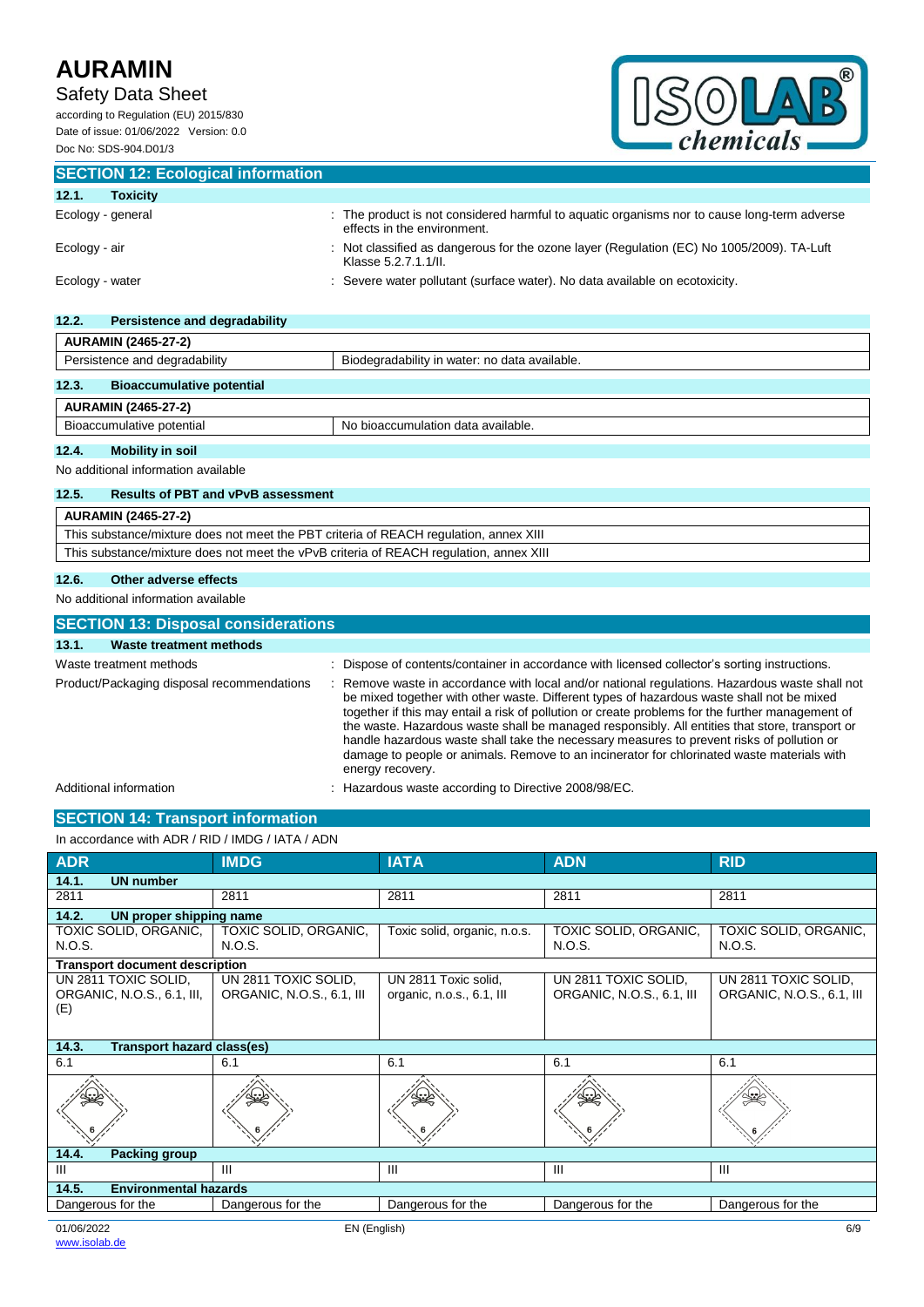## Safety Data Sheet

according to Regulation (EU) 2015/830 Date of issue: 01/06/2022 Version: 0.0 Doc No: SDS-904.D01/3



| <b>ADR</b>                             | <b>IMDG</b>                              | IATA             | <b>ADN</b>       | <b>RID</b>       |
|----------------------------------------|------------------------------------------|------------------|------------------|------------------|
| environment : No                       | environment : No<br>Marine pollutant: No | environment : No | environment : No | environment : No |
| No supplementary information available |                                          |                  |                  |                  |

### **14.6. Special precautions for user**

| - Overland transport                                                       |                                                         |     |
|----------------------------------------------------------------------------|---------------------------------------------------------|-----|
| Classification code (ADR)                                                  | $\therefore$ T2                                         |     |
| Special provisions (ADR)                                                   | : 274, 614                                              |     |
| Limited quantities (ADR)                                                   | : 5kg                                                   |     |
| Excepted quantities (ADR)                                                  | $\therefore$ E1                                         |     |
| Packing instructions (ADR)                                                 | : P002, IBC08, LP02, R001                               |     |
| Mixed packing provisions (ADR)                                             | : MP10                                                  |     |
| Portable tank and bulk container instructions<br>(ADR)                     | $:$ T1                                                  |     |
| Portable tank and bulk container special<br>provisions (ADR)               | : TP33                                                  |     |
| Tank code (ADR)                                                            | : SGAH, L4BH                                            |     |
| Tank special provisions (ADR)                                              | : TU15, TE19                                            |     |
| Vehicle for tank carriage                                                  | : AT                                                    |     |
| Transport category (ADR)                                                   | $\therefore$ 2                                          |     |
| Special provisions for carriage - Bulk (ADR)                               | : VC1, VC2, AP7                                         |     |
| Special provisions for carriage - Loading,<br>unloading and handling (ADR) | : CV13, CV28                                            |     |
| Special provisions for carriage - Operation<br>(ADR)                       | $\cdot$ S9                                              |     |
| Hazard identification number (Kemler No.)                                  | $\therefore 60$                                         |     |
| Orange plates                                                              | 60                                                      |     |
|                                                                            | 2811                                                    |     |
| Tunnel restriction code (ADR)                                              | E<br>÷                                                  |     |
| EAC code                                                                   | : 2X                                                    |     |
| - Transport by sea                                                         |                                                         |     |
| Transport regulations (IMDG)                                               | : Insufficient data                                     |     |
| Special provisions (IMDG)                                                  | 223, 274                                                |     |
| Limited quantities (IMDG)                                                  | : 5 kg                                                  |     |
| Excepted quantities (IMDG)                                                 | $\therefore$ E1                                         |     |
| Packing instructions (IMDG)                                                | P002                                                    |     |
| IBC packing instructions (IMDG)                                            | IBC08                                                   |     |
| IBC special provisions (IMDG)                                              | $\mathbf{B3}$                                           |     |
| Tank instructions (IMDG)                                                   | : T1                                                    |     |
| Tank special provisions (IMDG)                                             | : TP33                                                  |     |
| EmS-No. (Fire)                                                             | : F-A                                                   |     |
| EmS-No. (Spillage)                                                         | $: S-A$                                                 |     |
| Stowage category (IMDG)                                                    | : A                                                     |     |
| Properties and observations (IMDG)                                         | : Toxic if swallowed, by skin contact or by inhalation. |     |
| MFAG-No                                                                    | : 154                                                   |     |
|                                                                            |                                                         |     |
| - Air transport                                                            |                                                         |     |
| Transport regulations (IATA)                                               | : Insufficient data                                     |     |
| PCA Excepted quantities (IATA)                                             | E <sub>1</sub>                                          |     |
| PCA Limited quantities (IATA)                                              | : Y645                                                  |     |
| PCA limited quantity max net quantity (IATA)                               | : 10kg                                                  |     |
| PCA packing instructions (IATA)                                            | : 670                                                   |     |
| PCA max net quantity (IATA)                                                | : 100kg                                                 |     |
| 01/06/2022                                                                 | EN (English)                                            | 7/9 |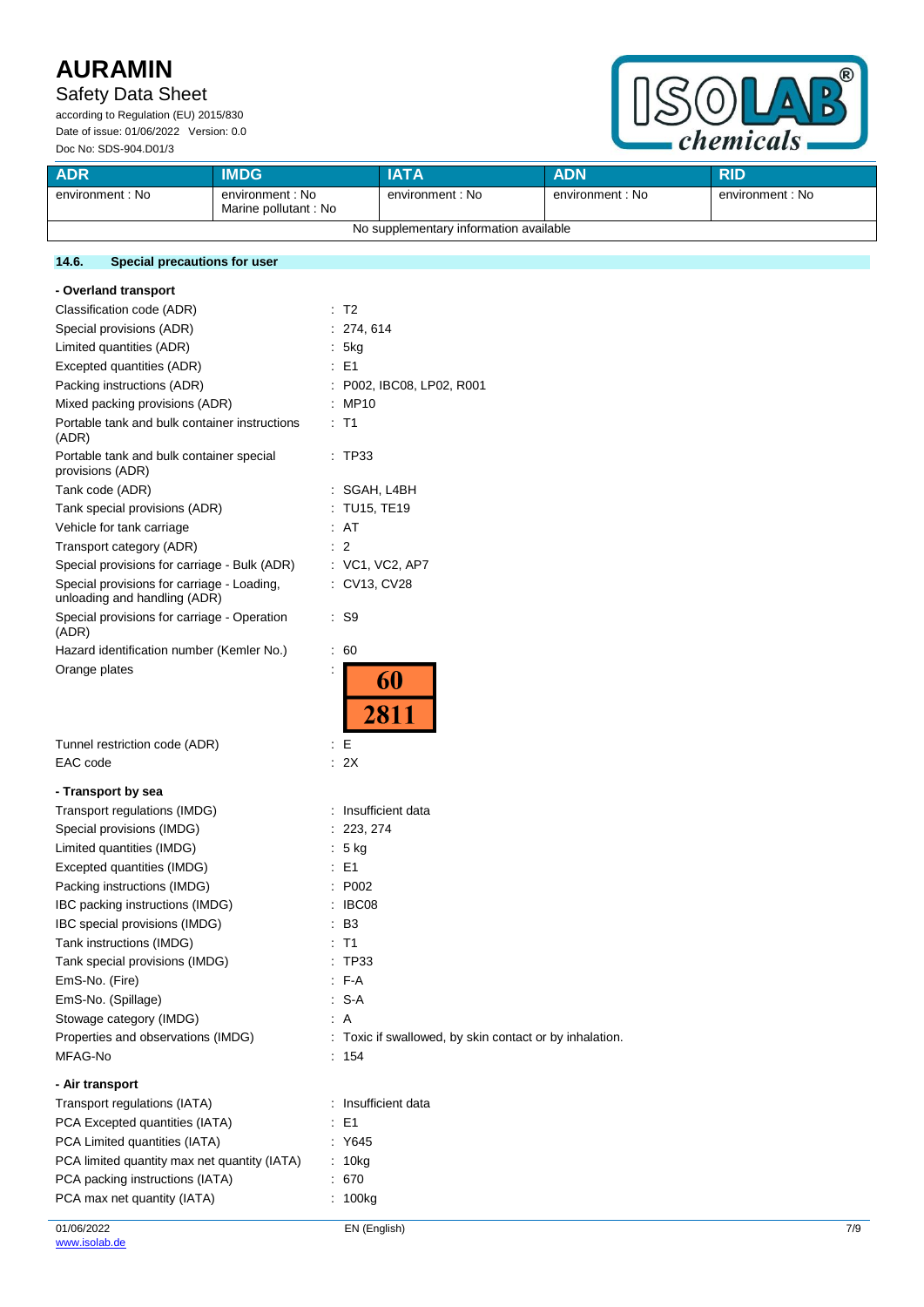## Safety Data Sheet

according to Regulation (EU) 2015/830 Date of issue: 01/06/2022 Version: 0.0



| Doc No: SDS-904.D01/3                                                      |                      |                         |
|----------------------------------------------------------------------------|----------------------|-------------------------|
| CAO packing instructions (IATA)                                            | $\ddot{\phantom{a}}$ | 677                     |
| CAO max net quantity (IATA)                                                |                      | 200ka                   |
| Special provisions (IATA)                                                  |                      | A3, A5                  |
| ERG code (IATA)                                                            |                      | : 6L                    |
| - Inland waterway transport                                                |                      |                         |
| Classification code (ADN)                                                  |                      | $:$ T2                  |
| Special provisions (ADN)                                                   |                      | 274, 614, 802           |
| Limited quantities (ADN)                                                   |                      | : 5 ka                  |
| Excepted quantities (ADN)                                                  |                      | $E = 1$                 |
| Carriage permitted (ADN)                                                   | t                    | т                       |
| Equipment required (ADN)                                                   |                      | $:$ PP, EP              |
| Number of blue cones/lights (ADN)                                          | t                    | 0                       |
| - Rail transport                                                           |                      |                         |
| Transport regulations (RID)                                                |                      | Insufficient data       |
| Classification code (RID)                                                  |                      | T <sub>2</sub>          |
| Special provisions (RID)                                                   | ÷                    | 274, 614                |
| Limited quantities (RID)                                                   |                      | 5kg                     |
| Excepted quantities (RID)                                                  |                      | : E1                    |
| Packing instructions (RID)                                                 |                      | P002, IBC08, LP02, R001 |
| Special packing provisions (RID)                                           |                      | B <sub>3</sub>          |
| Mixed packing provisions (RID)                                             |                      | <b>MP10</b>             |
| Portable tank and bulk container instructions<br>(RID)                     |                      | T1                      |
| Portable tank and bulk container special<br>provisions (RID)               |                      | <b>TP33</b>             |
| Tank codes for RID tanks (RID)                                             |                      | SGAH, L4BH              |
| Special provisions for RID tanks (RID)                                     | ÷                    | <b>TU15</b>             |
| Transport category (RID)                                                   |                      | 2                       |
| Special provisions for carriage – Bulk (RID)                               |                      | $:$ VC1, VC2, AP7       |
| Special provisions for carriage - Loading,<br>unloading and handling (RID) |                      | CW13, CW28, CW31        |
| Colis express (express parcels) (RID)                                      |                      | CE11                    |
| Hazard identification number (RID)                                         |                      | 60                      |

### **14.7. Transport in bulk according to Annex II of Marpol and the IBC Code**

Not applicable

## **SECTION 15: Regulatory information**

**15.1. Safety, health and environmental regulations/legislation specific for the substance or mixture**

### **15.1.1. EU-Regulations**

No REACH Annex XVII restrictions AURAMIN is not on the REACH Candidate List AURAMIN is not on the REACH Annex XIV List

| VOC content | $\therefore$ 0 % |
|-------------|------------------|
|             |                  |
|             |                  |

# **15.1.2. National regulations**

| Germany                                                                        |                                                                                                            |     |
|--------------------------------------------------------------------------------|------------------------------------------------------------------------------------------------------------|-----|
| VwVwS Annex reference                                                          | : Water hazard class (WGK) 3, severe hazard to waters                                                      |     |
| WGK remark                                                                     | : Internal classification water polluting based on the R-phrases according to method $VwVwS$<br>(Anhang 3) |     |
| 12th Ordinance Implementing the Federal<br>Immission Control Act - 12. BlmSchV | : Is not subject of the 12. BlmSchV (Hazardous Incident Ordinance)                                         |     |
| <b>Netherlands</b>                                                             |                                                                                                            |     |
| Waterbezwaarlijkheid                                                           | $\therefore$ 3 - May cause cancer                                                                          |     |
| 01/06/2022<br>www.isolab.de                                                    | EN (English)                                                                                               | 8/9 |